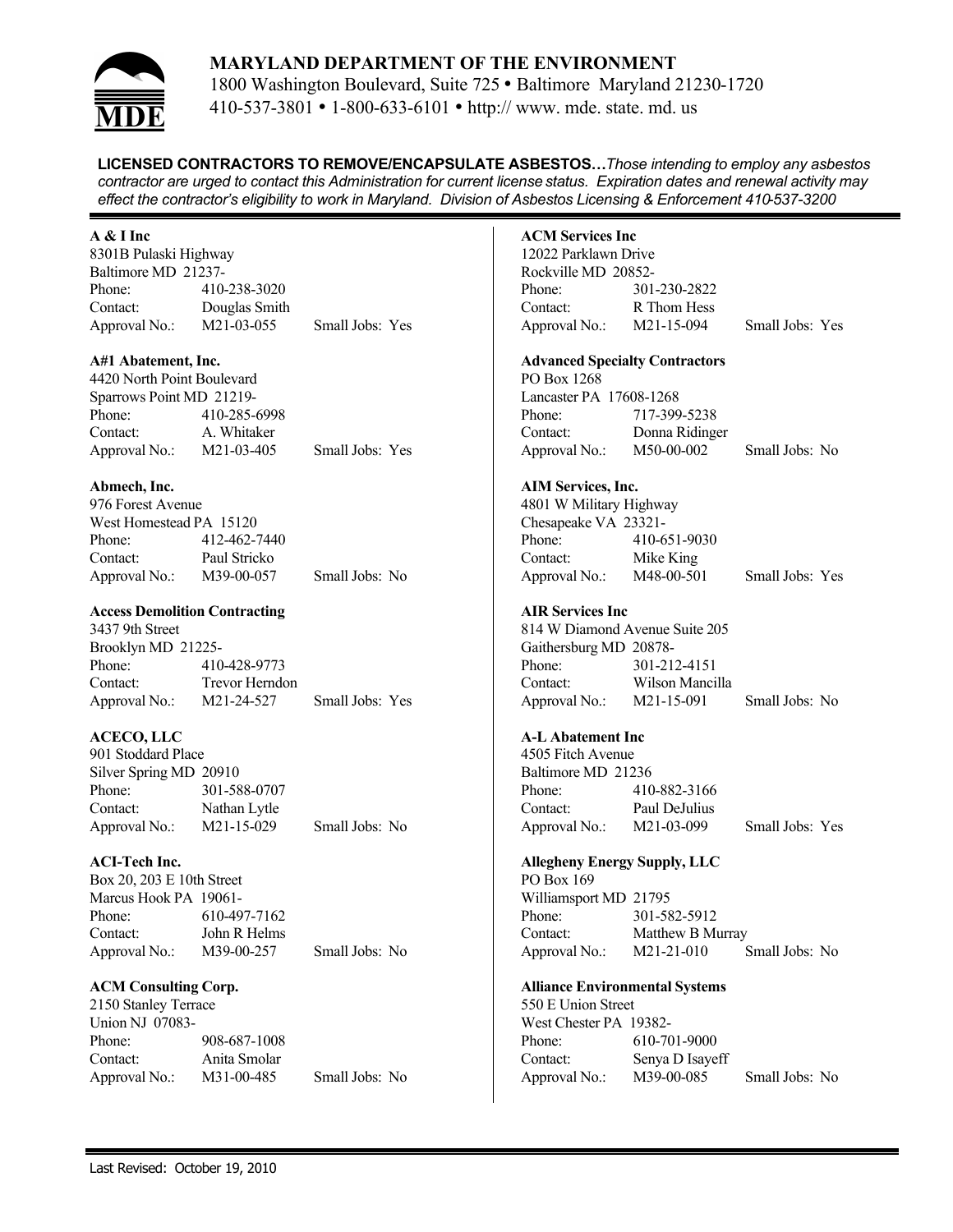

1800 Washington Boulevard, Suite 725 • Baltimore Maryland 21230-1720 410-537-3801 • 1-800-633-6101 • http:// www. mde. state. md. us

**LICENSED CONTRACTORS TO REMOVE/ENCAPSULATE ASBESTOS…***Those intending to employ any asbestos contractor are urged to contact this Administration for current license status. Expiration dates and renewal activity may effect the contractor's eligibility to work in Maryland. Division of Asbestos Licensing & Enforcement 410-537-3200*

## **ALMAR Environmental, Inc.**

330 West University Boulevard Silver Spring MD 20901- Phone: 301-593-1710 Contact: Jose Tremino Approval No.: M21-15-519 Small Jobs: Yes

#### **Altchem Environmental Services**

1300 Industrial Highway, Unit 5 Southampton PA 18966- Phone: 215-953-8500 Contact: Patrick Larney Approval No.: M39-00-517 Small Jobs: No

## **American Asbestos Control Co**

| 60 Progress Avenue        |                    |                |
|---------------------------|--------------------|----------------|
| Cranberry Tnshp PA 16066- |                    |                |
| Phone:                    | 724-776-6560       |                |
| Contact:                  | <b>Rich Pander</b> |                |
| Approval No.:             | M39-00-006         | Small Jobs: No |

## **Anne Arundel Co Public Schools**

9034 Fort Smallwood Road Pasadena MD 21122-3223 Phone: 410-255-2535 Contact: C Thomas Leary Approval No.: M21-02-023 Small Jobs: No

# **APRO Enterprises Inc**

8681 Cherry Lane Laurel MD 20707- Phone: 301-362-1003 Contact: Jong Chung Approval No.: M21-15-105 Small Jobs: Yes

#### **ARC Construction Services Inc**

2025 Inverness Avenue Baltimore MD 21230- Phone: 443-573-0292 Contact: John Thrappas Approval No.: M21-12-010 Small Jobs: Yes

#### **Asbestos and Mold Services**

3859 Sylon Boulevard Hainesport NJ 08036- Phone: 609-702-0400 Contact: James Mullarkey Approval No.: M31-00-475 Small Jobs: No

# **Asbestos Inspection, Inc.**

PO Box 12 Garrett Park MD 20896- Phone: 301-335-6592 Contact: Wally Bass Approval No.: M21-15-386 Small Jobs: Yes

## **Asbestos Specialists Inc**

PO Box 368 Linthicum Hgts MD 21090 Phone: 410-796-5379 Contact: Samuel W Chairs III Approval No.: M21-13-002 Small Jobs: No

#### **ASTEC Inc**

1554 Lorewood Grove Road Middletown DE 19709<br>Phone: 302-3 Phone: 302-378-2717 Contact: Io J Betley Approval No.: M08-00-015 Small Jobs: Yes

#### **Atlantic Environmental Constr**

924 Professional Place Chesapeake VA 23320 Phone: 757-548-4888 Contact: William Greene Approval No.: M48-00-035 Small Jobs: No

#### **Atlantic Scaffolding Company,**

10440 Little Patuxent Pkwy Ste 600 Columbia MD 21044- Phone: 443-737-1007 Contact: Lisa Dorsey Approval No.: M21-13-007 Small Jobs: No

## **B Group Inc**

941 Progress Road Chambersburg PA 17201 Phone: 717-263-7341 Contact: Gary Bercaw Approval No.: M39-00-063 Small Jobs: Yes

#### **BARCO Enterprises Inc**

11200 Pulaski Highway White Marsh MD 21162 Phone: 410-335-0660 Contact: Bart Harrison Approval No.: M21-24-035 Small Jobs: Yes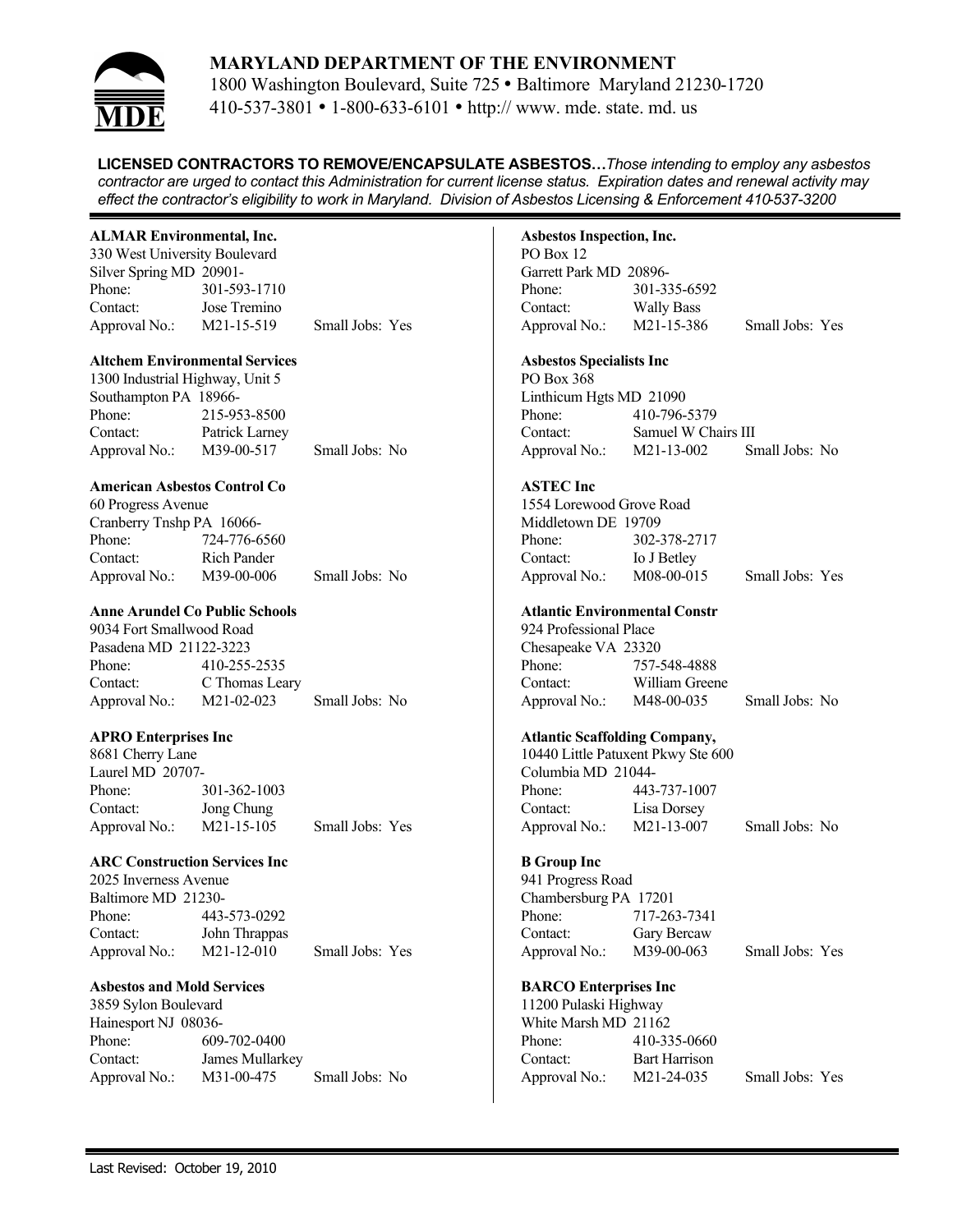

1800 Washington Boulevard, Suite 725 • Baltimore Maryland 21230-1720 410-537-3801 • 1-800-633-6101 • http:// www. mde. state. md. us

**LICENSED CONTRACTORS TO REMOVE/ENCAPSULATE ASBESTOS…***Those intending to employ any asbestos contractor are urged to contact this Administration for current license status. Expiration dates and renewal activity may effect the contractor's eligibility to work in Maryland. Division of Asbestos Licensing & Enforcement 410-537-3200*

## **Belfor Environmental, Inc.**

2300 4th Street Tucker GA 30084- Phone: 770-908-9298 Contact: Chris Davis Approval No.: M11-00-298 Small Jobs: No

#### **Bishop & Associates, Inc.**

1608 Bush Street, Second Floor Baltimore MD 21230- Phone: 410-468-0400 Contact: John Conaway Approval No.: M21-24-421 Small Jobs: No

#### **BMW Construction Specialists**

| 4200 Pennington Avenue |                 |                |
|------------------------|-----------------|----------------|
| Baltimore MD 21226-    |                 |                |
| Phone:                 | 410-354-8883    |                |
| Contact:               | Gregory O'Neill |                |
| Approval No.:          | M21-00-319      | Small Jobs: No |

## **Brand Energy Services, LLC**

740 Veterans Drive Swedesboro NJ 08085- Phone: 856-467-2850 Contact: Gary Fedor Approval No.: M31-00-540 Small Jobs: No

#### **Brandenburg Industrial Service**

2217 Spillman Drive Bethlehem PA 18015- Phone: 610-317-5395 Contact: Coleen Henseler Approval No.: M50-00-306 Small Jobs: No

#### **Bristol Environmental Inc**

8288 Telegraph Road Suite C1 Odenton MD 21113- Phone: 410-672-2781 Contact: Stephen Danner Approval No.: M39-00-202 Small Jobs: Yes

#### **Brock Services, Ltd.**

10343 Sam Houston Park Dr Houston TX 77064- Phone: 281-807-8200 Contact: Cynthia Hasty Approval No.: M45-00-514 Small Jobs: No

## **Burnham Industrial Contractors**

3229 Babcock Boulevard Pittsburgh PA 15237 Phone: 412-366-6622 Contact: James P Burnham Approval No.: M39-00-043 Small Jobs: No

#### **C & R Environmental**

1415 Bush Street, 2nd Floor Baltimore MD 21230- Phone: 410-727-8762 Contact: Rudolph Scipio Approval No.: M21-00-328 Small Jobs: No

## **C&W Construction Company**

PO Box 953 Abingdon MD 21009- Phone: 410-679-3800 Contact: Eddie K. Casey Approval No.: M21-00-322 Small Jobs: Yes

#### **Campbell Gibbons and Associate**

4390 Lottsford Vista Road Lanham MD 20706 Phone: 301-306-6900 Contact: Robert Haun Approval No.: M21-16-049 Small Jobs: Yes

#### **CCAPS Construction LLC**

101 Nantucket Drive Port Deposit MD 21904- Phone: 410-670-8076 Contact: Amy R Bosnick Approval No.: M21-07-474 Small Jobs: Yes

#### **Cecil County Public Schools**

201 Booth Street Elkton MD 21921 Phone: 410-996-5469 Contact: Perry A. Willis Approval No.: M21-07-002 Small Jobs: No

#### **Central Insulation Systems Inc**

300 Murray Road Cincinnati OH 45217- Phone: 513-242-0600 Contact: James J Meyers Approval No.: M36-00-020 Small Jobs: No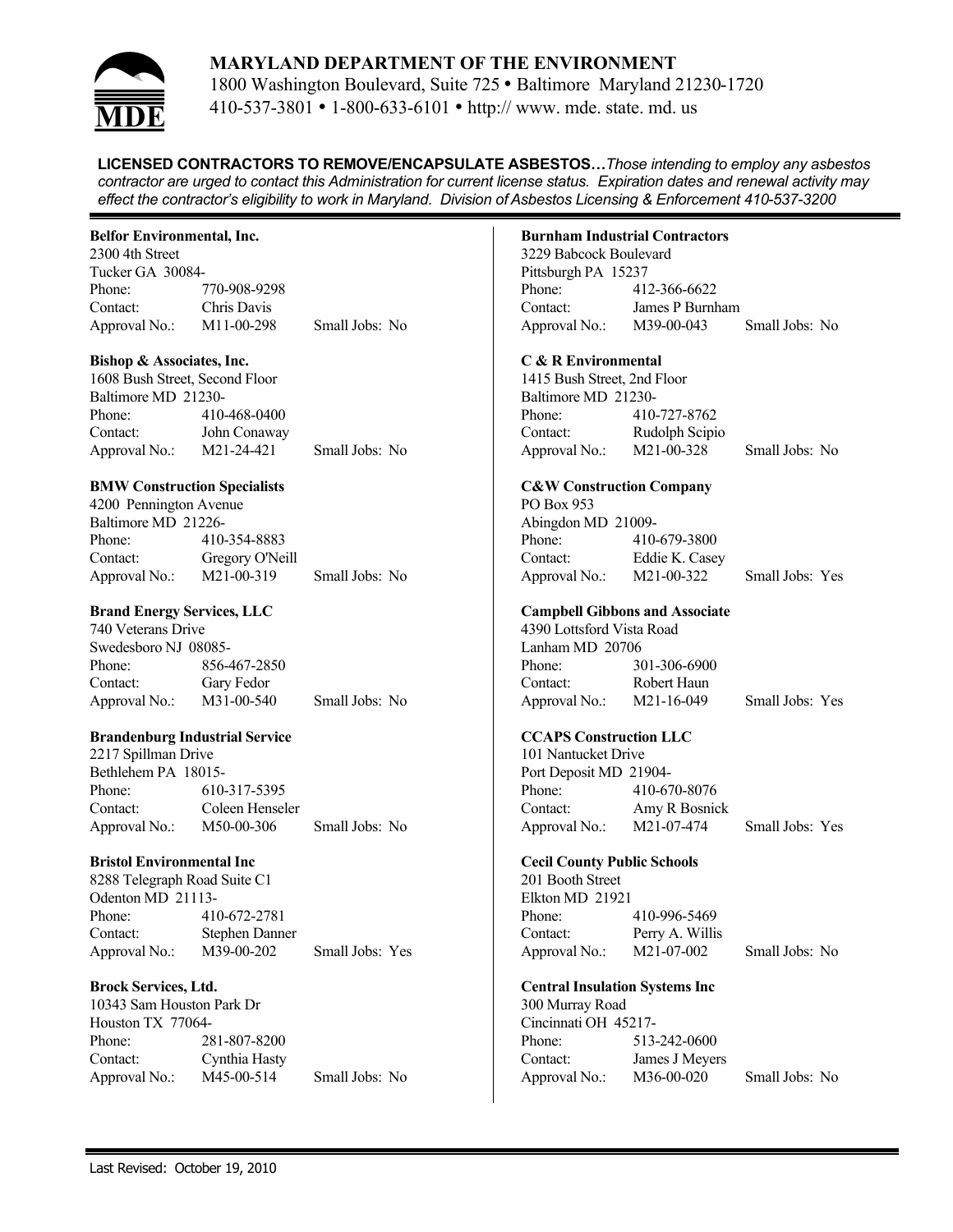

1800 Washington Boulevard, Suite 725 • Baltimore Maryland 21230-1720 410-537-3801 • 1-800-633-6101 • http:// www. mde. state. md. us

**LICENSED CONTRACTORS TO REMOVE/ENCAPSULATE ASBESTOS…***Those intending to employ any asbestos contractor are urged to contact this Administration for current license status. Expiration dates and renewal activity may effect the contractor's eligibility to work in Maryland. Division of Asbestos Licensing & Enforcement 410-537-3200*

## **Certified Building Services**

7830 Old Georgetown Road, #100 Bethesda MD 20814- Phone: 240-497-1890 Contact: Jerome Scheer Approval No.: M21-15-542 Small Jobs: Yes

## **Cleo Enterprises, Inc**

3010 Ridgewood Avenue Baltimore MD 21215 Phone: 410-367-2050 Contact: Dierdre M. Ford Approval No.: M21-24-310 Small Jobs: Yes

#### **Coastal Environmental Group**

|                         | 320 Carleton Avenue, Suite 6000 |                |
|-------------------------|---------------------------------|----------------|
| Central Islip NY 11722- |                                 |                |
| Phone:                  | 631-234-4100                    |                |
| Contact:                | Richard Silva                   |                |
| Approval No.:           | M33-00-430                      | Small Jobs: No |

#### **Colt Insulation Inc**

4203 Menlo Drive Baltimore MD 21215 Phone: 410-358-5010 Contact: Dave Paetow Approval No.: M21-24-009 Small Jobs: Yes

#### **Conservative Environmental**

P. O. Box 745 Mechanicsburg PA 17055- Phone: 717-731-6799 Contact: Scot Bury Approval No.: M39-00-302 Small Jobs: Yes

#### **Constellation Calvert Cliffs**

1650 Calvert Cliffs Parkway Lusby MD 20657- Phone: 410-495-5215 Contact: Diana Williams Approval No.: M21-00-321 Small Jobs: No

#### **Contaminant Control, Inc**

438-C Robeson Street Fayetteville NC 28301- Phone: 910-484-7000 Contact: Denne McKeever Approval No.: M34-00-310 Small Jobs: No

## **County Environmental Company**

461 New Churchmans Road New Castle DE 19720- Phone: 302-322-8946 Contact: James W Betley Approval No.: M08-00-244 Small Jobs: Yes

#### **CST Environmental**

404 N Berry Street Brea CA 92821-3104 Phone: 714-672-3500 Contact: Jeni Sarvaiva Approval No.: M05-00-495 Small Jobs: No

### **Day & Zimmermann NPS, Inc** 1827 Freedom Rd STE 101 Lancaster PA 17601- Phone: 717-481-5600 Contact: Anthony Downey Approval No.: M39-00-319 Small Jobs: No

#### **Delaware Cornerstone Builders**

3027 Hubbard Road Suite 103 Landover MD 20785- Phone: 301-864-2600 Contact: Prabodh K Goel Approval No.: M21-16-231 Small Jobs: No

#### **Demolition & Asbestos Removal**

4706 Hilltop Road Greensboro NC 27407- Phone: 336-510-1132 Contact: P. Elaine Rhodes Approval No.: M34-00-311 Small Jobs: No

#### **Diversified Environmental**

10800 Hanna Street Suite T Beltsville MD 20705- Phone: 301-931-7950 Contact: Marion Curtis Thomas Approval No.: M09-15-244 Small Jobs: Yes

#### **Downey Construction, LLC**

821 E Baltimore Street Baltimore MD 21202- Phone: 410-655-9544 Contact: Kasmera Downey Approval No.: M21-24-539 Small Jobs: No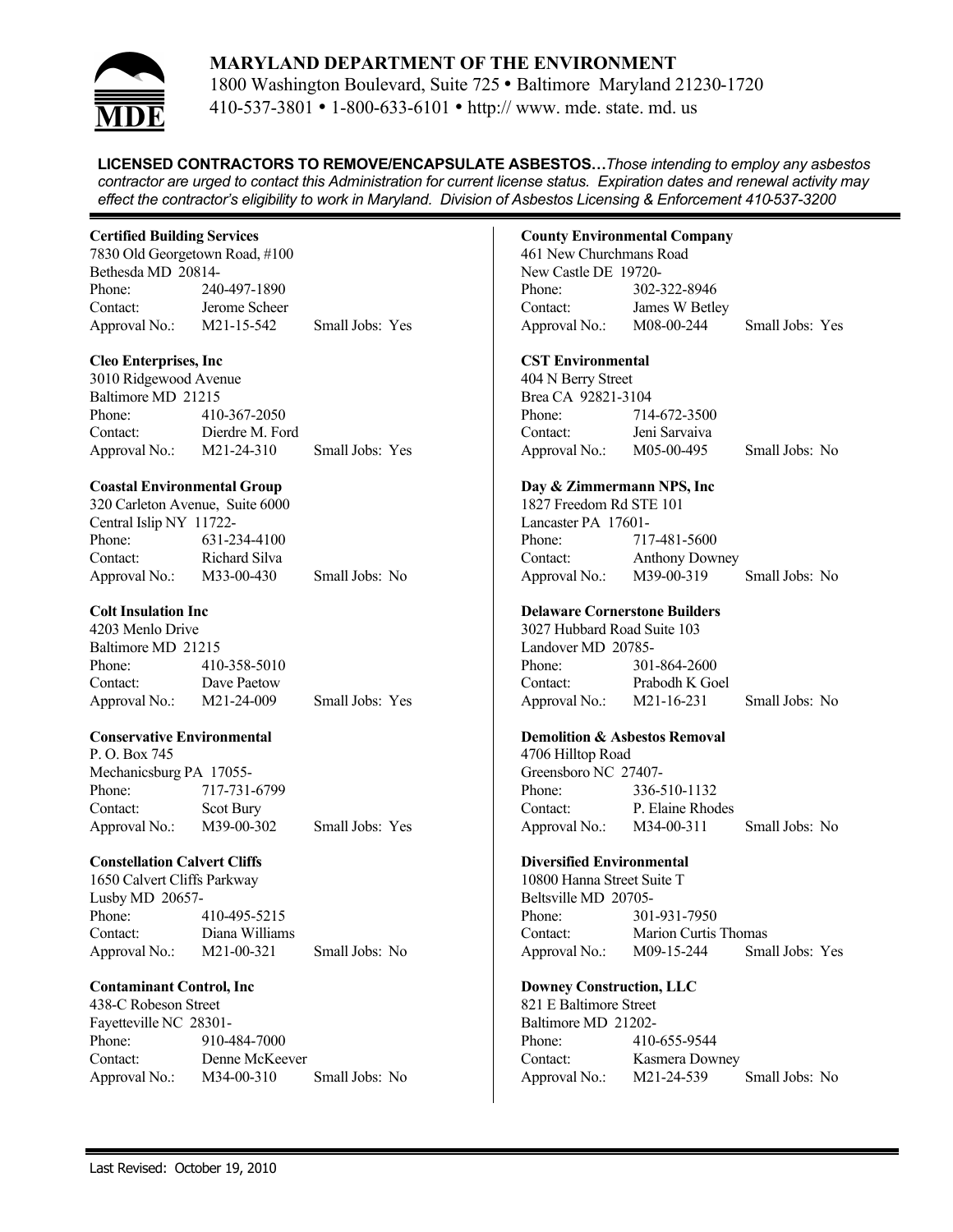

1800 Washington Boulevard, Suite 725 • Baltimore Maryland 21230-1720 410-537-3801 • 1-800-633-6101 • http:// www. mde. state. md. us

**LICENSED CONTRACTORS TO REMOVE/ENCAPSULATE ASBESTOS…***Those intending to employ any asbestos contractor are urged to contact this Administration for current license status. Expiration dates and renewal activity may effect the contractor's eligibility to work in Maryland. Division of Asbestos Licensing & Enforcement 410-537-3200*

## **DynCorp International, LLC**

P. O. Box 54 Solomons MD 20688-0054 Phone: 410-326-2000 Contact: Paul Thorn Approval No.: M21-04-477 Small Jobs: No

## **Earth Savers, Inc.**

36 Wabash Street Pittsburgh PA 15220- Phone: 412-925-0700 Contact: Tammy Edinger Approval No.: M39-00-403 Small Jobs: No

## **Eccotech Construction**

| 8605 Leonard Drive      |              |                |  |
|-------------------------|--------------|----------------|--|
| Silver Spring MD 20910- |              |                |  |
| Phone:                  | 301-588-8017 |                |  |
| Contact:                | Jaime Lopez  |                |  |
| Approval No.:           | M21-15-449   | Small Jobs: No |  |

## **Enpuricon Inc**

2431 Schieffelin Road Apex NC 27502 Phone: 919-387-9700 Contact: Randall G. Jones Approval No.: M34-00-008 Small Jobs: No

# **EnviroMasters, Inc.**

2790 North Hwy 27 Carrollton GA 30117- Phone: 770-834-8160 Contact: Bobby Presnal Approval No.: M11-00-493 Small Jobs: No

## **Environmental & Demolition Svc**

1415 Bush Street 2nd Floor Baltimore MD 21230- Phone: 410-727-7942 Contact: Dave Muir Approval No.: M21-15-292 Small Jobs: No

#### **Environmental Engineering Cons**

3303 Hubbard Road Landover MD 20785- Phone: 301-341-1000 Contact: Andre Downey Approval No.: M21-16-261 Small Jobs: No

## **Enviro-Tech Abatement**

1386 Beulah Road, Bldg 801 Pittsburgh PA 15235- Phone: 412-243-3200 Contact: Cheryl Hunsberger Approval No.: M42-00-002 Small Jobs: No

#### **Fairness Environmental Service**

3109 M L King Jr Avenue SE, Suite 4 Washington DC 20032- Phone: 240-375-7698 Contact: Ruby Martin Approval No.: M09-00-496 Small Jobs: Yes

#### **First Capital Insulation Inc**

| 1355 South George Street |                         |                 |
|--------------------------|-------------------------|-----------------|
| York PA 17403            |                         |                 |
| Phone:                   | 717-843-1753            |                 |
| Contact:                 | Rich Yingling           |                 |
| Approval No.:            | M <sub>39</sub> -00-031 | Small Jobs: Yes |

## **First Potomac Environmental**

105 S Broadway Street Suite 3 Baltimore MD 21231- Phone: 443-220-6416 Contact: Joe Chimah Approval No.: M21-16-299 Small Jobs: Yes

#### **G. W. C. Inc.**

8411 Old Marlbore Pike #24 Upper Marlboro MD 20772- Phone: 301-967-1100 Contact: Lynn Schwartz Approval No.: M21-16-455 Small Jobs: No

## **Global Insulation, Inc.**

1501 Raff Road SW Canton OH 44710- Phone: 724-229-1006 Contact: Jay Radaker III Approval No.: M36-00-424 Small Jobs: No

# **Goel Services, Inc.**

6201 Dix Street NE Washington DC 20019- Phone: 202-457-0111 Contact: P J Goel Approval No.: M09-00-245 Small Jobs: No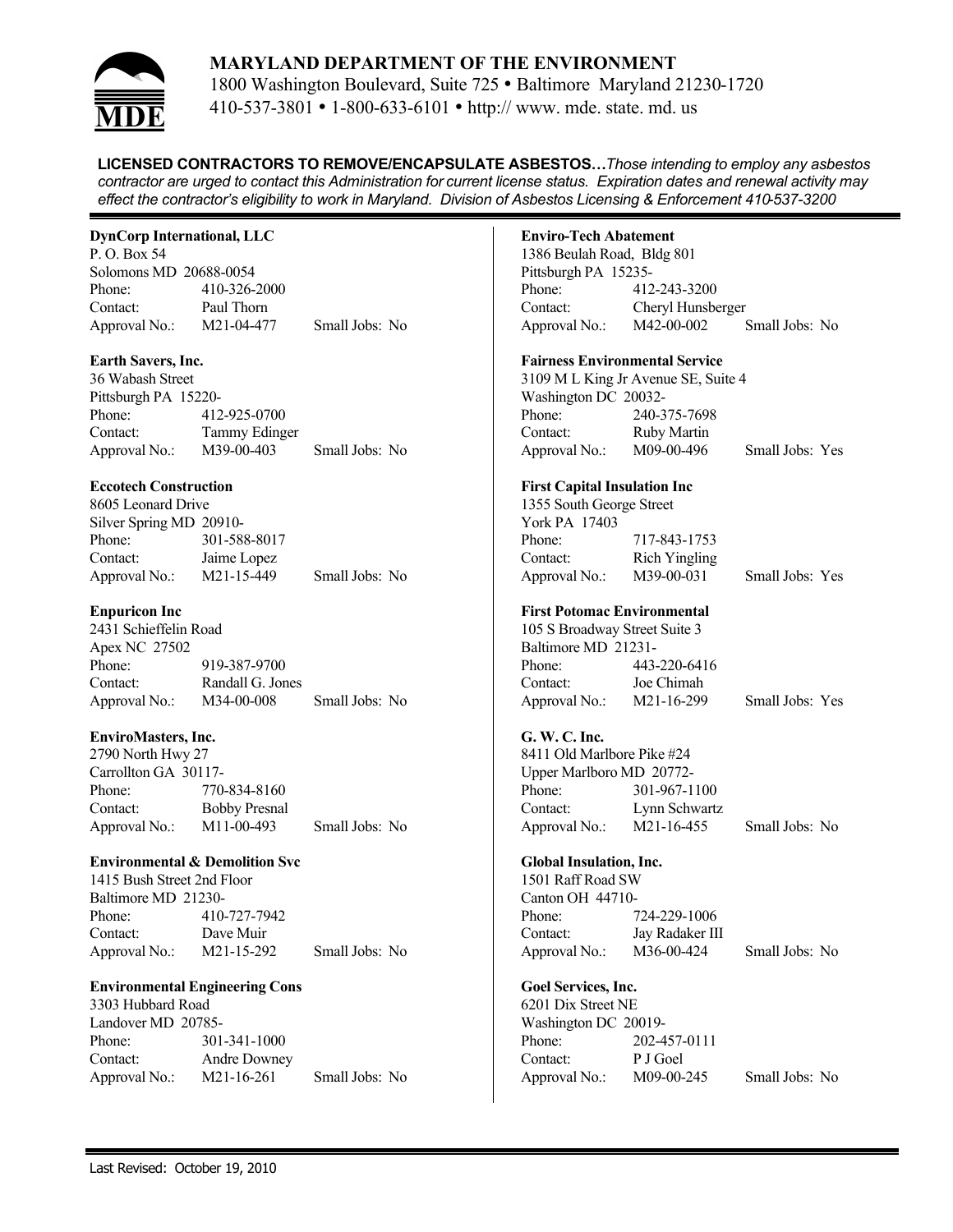

1800 Washington Boulevard, Suite 725 • Baltimore Maryland 21230-1720 410-537-3801 • 1-800-633-6101 • http:// www. mde. state. md. us

**LICENSED CONTRACTORS TO REMOVE/ENCAPSULATE ASBESTOS…***Those intending to employ any asbestos contractor are urged to contact this Administration for current license status. Expiration dates and renewal activity may effect the contractor's eligibility to work in Maryland. Division of Asbestos Licensing & Enforcement 410-537-3200*

## **Gormley Environmental Corp**

PO Box 28 Bryans Road MD 20616 Phone: 301-753-5659 Contact: Larry Gormley Approval No.: M21-08-009 Small Jobs: No

#### **GVH Environmental Inc**

River Avenue McKees Rocks PA 15136 Phone: 412-771-0900 Contact: Joseph Connolly Approval No.: M39-00-075 Small Jobs: No

## **H E Consulting Inc**

| 404 Harwood Road  |                         |                 |
|-------------------|-------------------------|-----------------|
| Harwood MD 20776- |                         |                 |
| Phone:            | 202-207-5737            |                 |
| Contact:          | Phillip Haun            |                 |
| Approval No.:     | M <sub>2</sub> 1-02-473 | Small Jobs: Yes |

## **HRS Cleaning Service**

3037 Hamilton Avenue Baltimore MD 21214- Phone: 410-444-8320 Contact: Ken Saunders Approval No.: M21-24-537 Small Jobs: Yes

#### **Hudak's Asbestos Removal Inc**

PO Box 72430 Baltimore MD 21237- Phone: 410-238-1095 Contact: Sharon Bradshaw Approval No.: M21-03-083 Small Jobs: No

#### **Indian Head Division NSWC**

3767 Strauss Avenue, Suite 201 Indian Head MD 20640-5150 Phone: 301-744-1906 Contact: R F Spruill Approval No.: M21-08-005 Small Jobs: No

#### **Inspection Experts, Inc.**

8775 Cloudleap Court Suite 230 Columbia MD 21045- Phone: 402-802-9983 Contact: Shanthi Dabare Approval No.: M21-13-240 Small Jobs: Yes

## **Insulation Specialties Inc**

PO Box 1629 Hopewell VA 23860 Phone: 804-458-1555 Contact: Kathryn M Anderson Approval No.: M48-00-048 Small Jobs: No

#### **JR Contracting & Environmental**

1141 Route 23 Wayne NJ 07470 Phone: 973-628-9500 Contact: Jadranko Bijelonic Approval No.: M31-00-219 Small Jobs: No

#### **K & K Insulation, Inc.**

311 Sumneytown Pike Suite 1C North Wales PA 19454- Phone: 215-699-2180 Contact: Harry Mansfield Approval No.: M39-00-448 Small Jobs: Yes

## **K&K Adams Inc**

2901 Druid Park Drive, Suite 207 Baltimore MD 21215- Phone: 410-523-0857 Contact: Keith Adams Approval No.: M50-00-307 Small Jobs: No

#### **K&K Environmental**

11 Old Knife Court Baltimore MD 21220- Phone: 410-686-8800 Contact: Kwesi Morrison Approval No.: M21-24-542 Small Jobs: Yes

#### **K&K Environmental Services**

11 Old Knife Court Baltimore MD 21220 Phone: 410-686-8800 Contact: Kwesi Morrison Approval No.: M21-24-542 Small Jobs: No

#### **Kalkreuth Roofing/Sheet Metal**

P. O. Box6399 Wheeling WV 26003- Phone: 304-232-8540 Contact: Jeremy Dvorcek Approval No.: M50-00-300 Small Jobs: No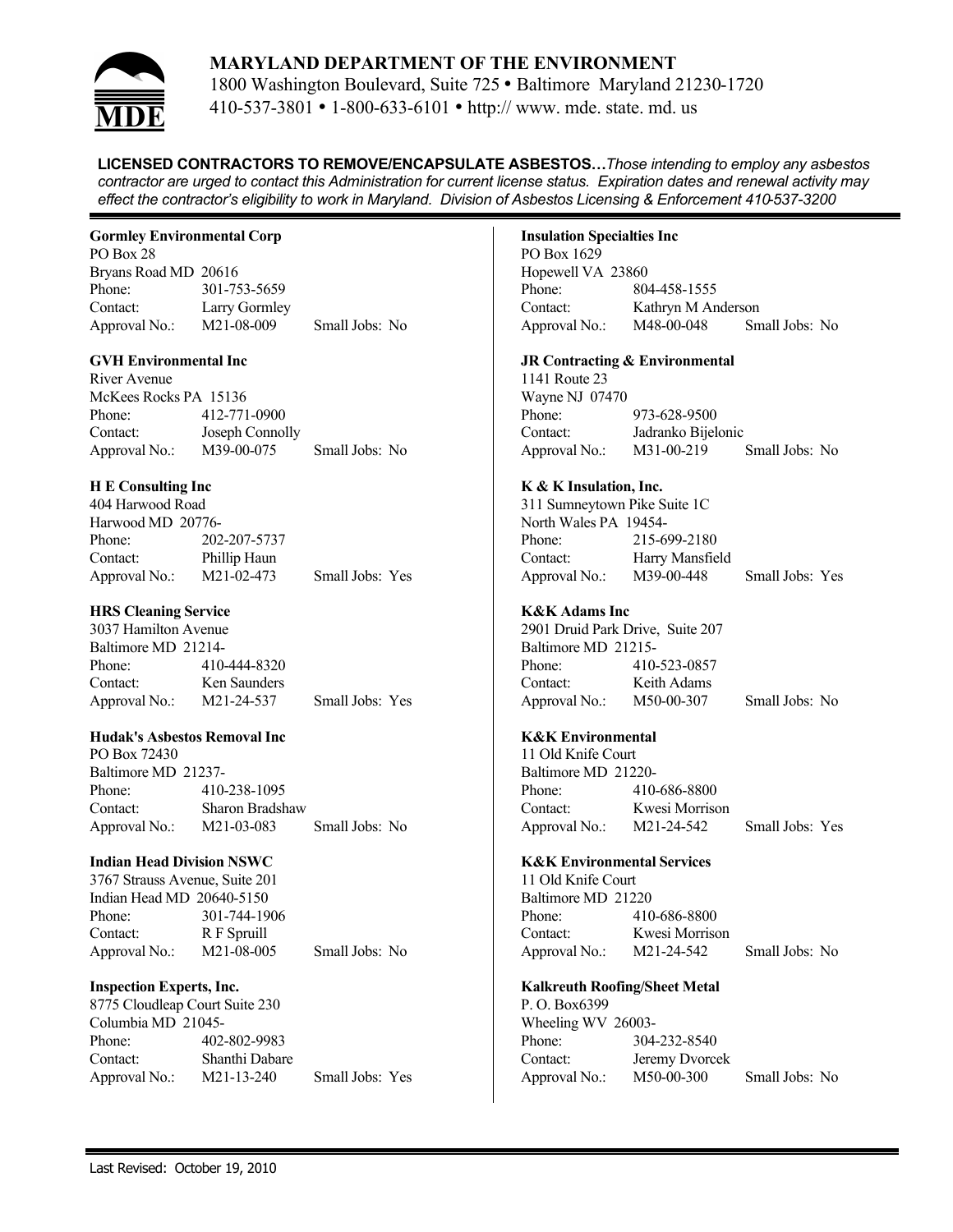

1800 Washington Boulevard, Suite 725 • Baltimore Maryland 21230-1720 410-537-3801 • 1-800-633-6101 • http:// www. mde. state. md. us

**LICENSED CONTRACTORS TO REMOVE/ENCAPSULATE ASBESTOS…***Those intending to employ any asbestos contractor are urged to contact this Administration for current license status. Expiration dates and renewal activity may effect the contractor's eligibility to work in Maryland. Division of Asbestos Licensing & Enforcement 410-537-3200*

## **L & M Construction, LLC**

8529 Ashwood Drive Capitol Heights MD 20743 Phone: 301-808-2481 Contact: Leela Oudit Approval No.: M21-16-387 Small Jobs: No

## **L&M Construction Inc.**

8529 Ashwood Drive Capitol Heights MD 20743- Phone: 301-808-2481 Contact: Leela Oudit Approval No.: M21-16-387 Small Jobs: No

## **Lakeshore Environmental**

| 5513 Eastcliff Industrial Loop |              |                |
|--------------------------------|--------------|----------------|
| Birmingham AL 35210-           |              |                |
| Phone:                         | 205-943-5711 |                |
| Contact:                       | Stan Roth    |                |
| Approval No.:                  | M01-00-516   | Small Jobs: No |

## **Lasco Contracting, LLC**

4000 Portugee Place Sandston VA 23150- Phone: 804-737-9260 Contact: Allison Wright Approval No.: M48-00-431 Small Jobs: Yes

#### **LCM Corporation**

P. O. Box 23487 Roanoke VA 24034- Phone: 540-344-5583 Contact: Richard Honeycutt Approval No.: M48-00-011 Small Jobs: No

## **Lepi Enterprises, Inc**

630 GW Morse St Zanesville OH 43701- Phone: 740-453-2980 Contact: Jeffrey R Lepi Approval No.: M36-00-222 Small Jobs: No

#### **Luke Paper Company**

300 Pratt Street Luke MD 21540 Phone: 301-359-3311 Contact: Larry Johnson Approval No.: M21-01-002 Small Jobs: No **LVI Environmental Services Inc** 8005 Cessna Avenue Gaithersburg MD 20879- Phone: 301-840-8898 Contact: Christine Ramirez Approval No.: M39-00-011 Small Jobs: Yes **MAC Corporation of Virginia** 6799 Kennedy Road Suite D Warrenton VA 20187- Phone: 703-376-4231 Contact: Kerem Cetinbas Approval No.: M48-00-229 Small Jobs: Yes **Mac-Par Services, LLC** 234 Jonathans Way Suffolk VA 23434-9145 Phone: 757-652-2247 Contact: David Parham Approval No.: M48-00-470 Small Jobs: Yes **MakTigar LLC** 140 Ray Street #6 Garfield NJ 07026- Phone: 201-456-3285 Contact: Jonce Salamovski Approval No.: M31-00-037 Small Jobs: No **MARCOR Environmental LP** 246 Cockeysville Road Suite 1 Hunt Valley MD 21030- Phone: 410-785-0001 Contact: Darlene Betz Approval No.: M21-03-266 Small Jobs: No **MARCOR Remediation, Inc.**

246 Cockeysville Road, Suite 1 Hunt Valley MD 21030- Phone: 410-785-0001 Contact: Darlene Betz Approval No.: M21-03-268 Small Jobs: No

#### **Maryland Cleaning & Abatement**

6811 York Road Baltimore MD 21212- Phone: 443-463-6228 Contact: Shelly Baumgen Approval No.: M21-24-441 Small Jobs: Yes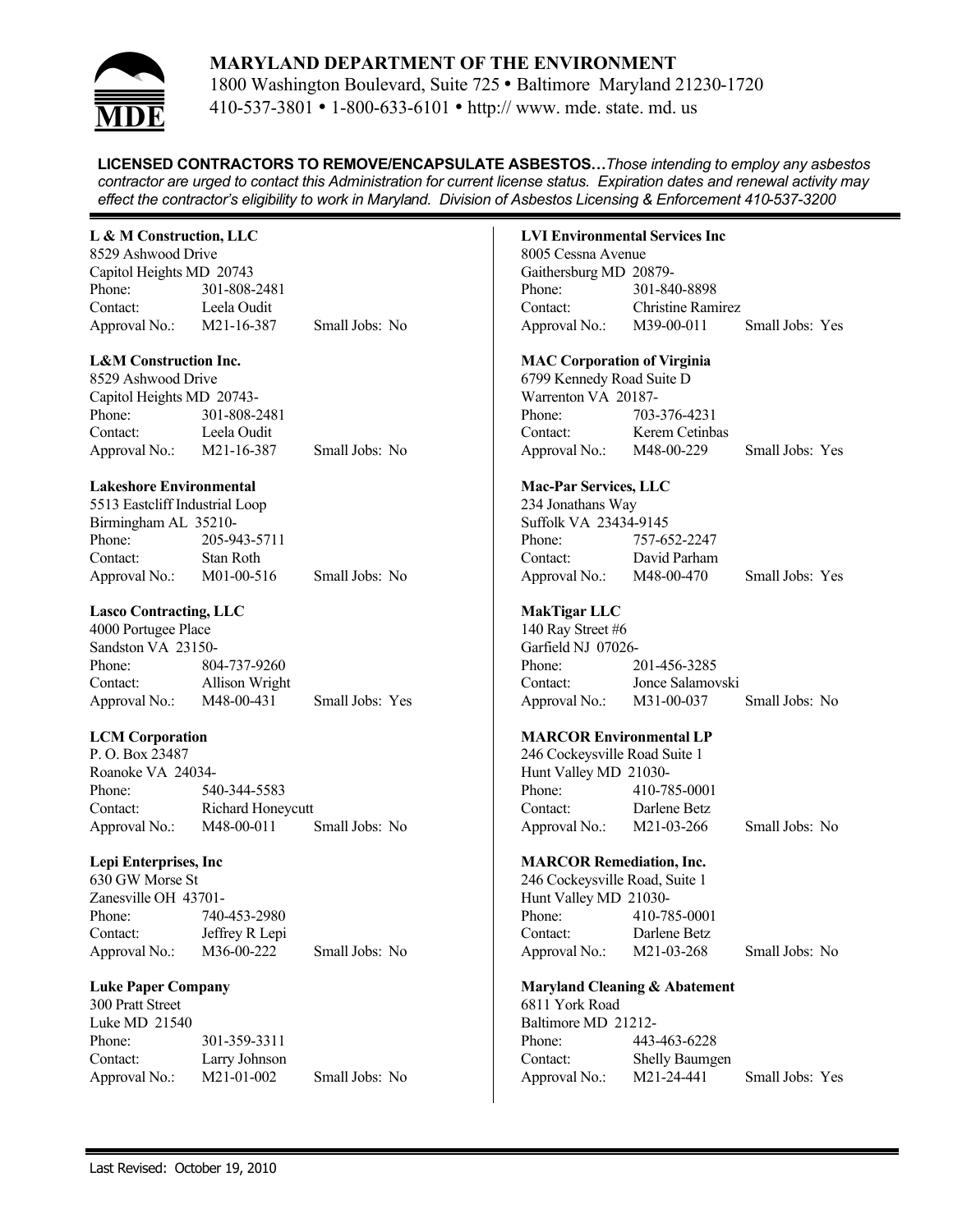

1800 Washington Boulevard, Suite 725 • Baltimore Maryland 21230-1720 410-537-3801 • 1-800-633-6101 • http:// www. mde. state. md. us

**LICENSED CONTRACTORS TO REMOVE/ENCAPSULATE ASBESTOS…***Those intending to employ any asbestos contractor are urged to contact this Administration for current license status. Expiration dates and renewal activity may effect the contractor's eligibility to work in Maryland. Division of Asbestos Licensing & Enforcement 410-537-3200*

## **Master Mechanical Insulation**

525 28th Street Huntington WV 25702 Phone: 304-522-6160 Contact: Thomas Burcham Approval No.: M50-00-008 Small Jobs: No

#### **Matos Builders LLC**

316 E Cold Spring Lane Baltimore MD 21212- Phone: 410-302-9334 Contact: Michael Macsherry Approval No.: M21-24-520 Small Jobs: Yes

## **Mattiola Services LLC**

| P O Box 1467       |                         |                |
|--------------------|-------------------------|----------------|
| Skippack MD 19474- |                         |                |
| Phone:             | 610-539-5634            |                |
| Contact:           | Tom Schafer             |                |
| Approval No.:      | M <sub>39</sub> -00-523 | Small Jobs: No |

# **McFarland Enterprises LLC**

10800 HannaStreet, Suite T Beltsville MD 20705-2133 Phone: 202-359-2236 Contact: Curt Thomas Approval No.: M21-13-291 Small Jobs: Yes

#### **Montgomery Co Public Schools**

16651 Crabbs Branch Way Rockville MD 20855 Phone: 301-670-8238 Contact: Nathaniel Brown Approval No.: M21-15-097 Small Jobs: No

#### **NAA Inc**

8607 Georgetown Pike McLean VA 22102 Phone: 703-506-0045 Contact: Kay Sayadian Approval No.: M09-00-027 Small Jobs: Yes

#### **National Environmental**

8115 Fenton Street Suite 302 Silver Spring MD 20910- Phone: 301-587-0063 Contact: Bodger Johnson Approval No.: M21-15-450 Small Jobs: Yes

## **Naval Research Laboratory**

R&DSO, CODE 3500 Washington DC 20375-5330 Phone: 202-767-2232 Contact: Kathryn Edwards Approval No.: M09-00-031 Small Jobs: No

#### **NAVFAC Indian Head Division**

4638 Hersey Road, Suite 205 Indian Head MD 20640- Phone: 301-744-4391 Contact: Conrad Vanasse Approval No.: M21-00-471 Small Jobs: No

#### **NCI Frederick Cancer Research**

Fort Detrick PO Box B Frederick MD 21702-1201<br>Phone: 301-846 Phone: 301-846-1306 Contact: Greg Ragan Approval No.: M21-10-004 Small Jobs: No

#### **Neuber Environmental Services**

PO Box 541/42 Phoenixville PA 19460 Phone: 610-933-4332 Contact: Jeffrey A Lariviere Approval No.: M39-00-080 Small Jobs: No

## **New Life Environmental LLC**

1000 Bonaparte Avenue Baltimore MD 21218- Phone: 443-740-5824 Contact: George Brunson Approval No.: M21-24-538 Small Jobs: Yes

#### **New World Construction, Inc.**

722 Dulaney Valley Road Suite 284 Towson MD 21204- Phone: 443-758-2706 Contact: Dominique Brunson Approval No.: M21-24-540 Small Jobs: Yes

#### **NIST National Institute Stand**

100 Bureau Drive Gaithersburg MD 20899-1930 Phone: 301-975-6940 Contact: Sharon Ray Approval No.: M21-15-023 Small Jobs: No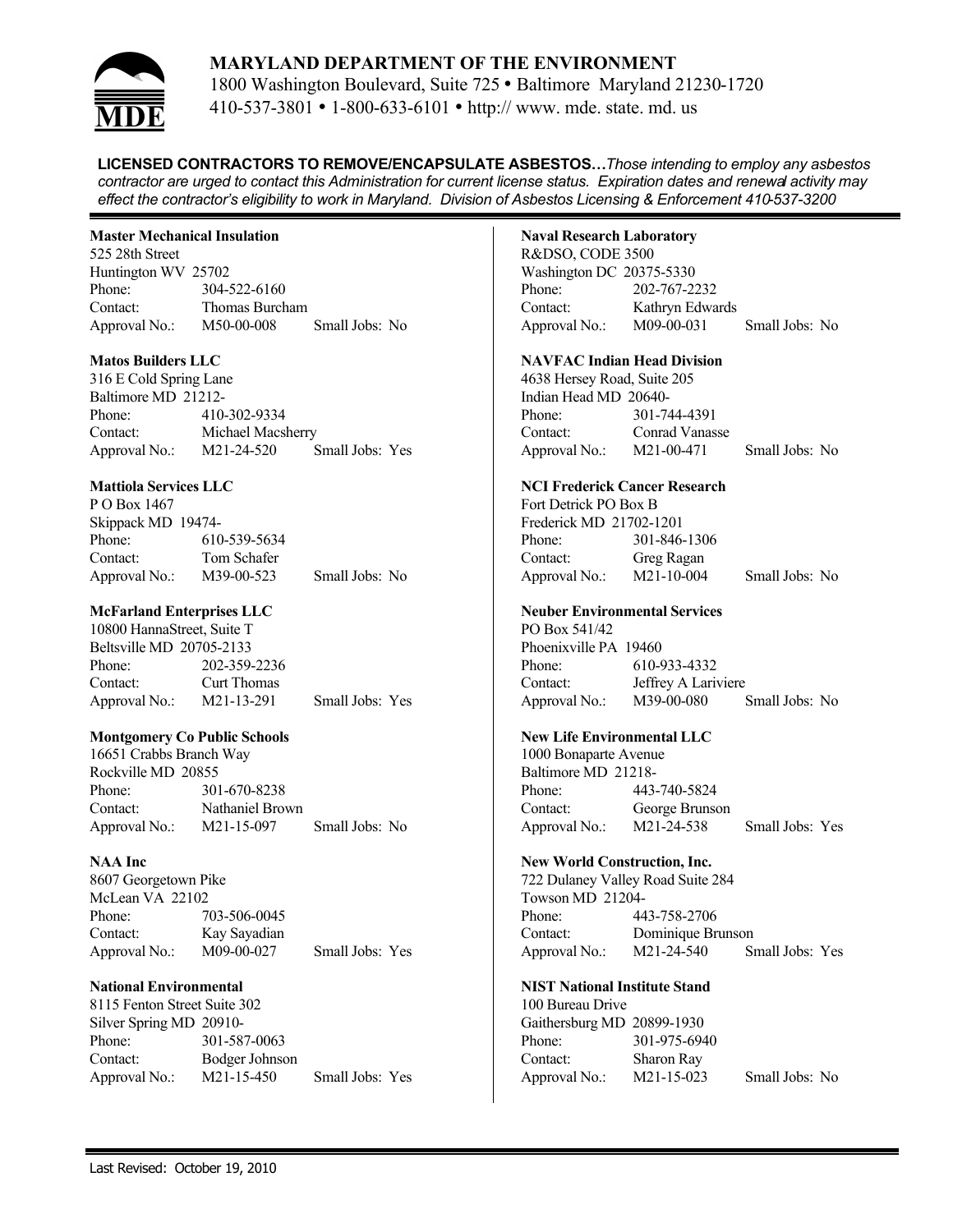

1800 Washington Boulevard, Suite 725 • Baltimore Maryland 21230-1720 410-537-3801 • 1-800-633-6101 • http:// www. mde. state. md. us

**LICENSED CONTRACTORS TO REMOVE/ENCAPSULATE ASBESTOS…***Those intending to employ any asbestos contractor are urged to contact this Administration for current license status. Expiration dates and renewal activity may effect the contractor's eligibility to work in Maryland. Division of Asbestos Licensing & Enforcement 410-537-3200*

#### **North Starr Contractors Inc**

672 Old Mill Road #316 Millersville MD 21108- Phone: 410-760-9840 Contact: Stephen Danner Approval No.: M21-02-400 Small Jobs: No

#### **Northrup Grumman**

18450 Showalter Road Box 101 Hagerstown MD 21742- Phone: 301-790-3592 Contact: William Garrett Approval No.: M21-21-482 Small Jobs: No

## **P & J Contracting Company Inc**

| 3010 Ridgewood Avenue |              |                 |
|-----------------------|--------------|-----------------|
| Baltimore MD 21215-   |              |                 |
| Phone:                | 443-271-7530 |                 |
| Contact:              | LaVelle Hill |                 |
| Approval No.:         | M21-24-306   | Small Jobs: Yes |

## **Padeens, Inc.**

1736 Wycliffe Avenue Baltimore MD 21234- Phone: 410-663-1710 Contact: Ene Udoh Approval No.: M21-03-451 Small Jobs: No

#### **PAGE Technologies, Inc.**

1100 Wicomico Street, Suite 520 Baltimore MD 21230-2063 Phone: 410-230-0733 Contact: Tom Umoh Approval No.: M21-03-307 Small Jobs: Yes

#### **Penoco, Inc.**

485 E College Avenue Pleasant Gap PA 16823- Phone: 814-359-4406 Contact: Bruce Eichenlaub Approval No.: M39-00-469 Small Jobs: Yes

#### **Performance Abatement**

16400 College Boulevard Lenexa KS 66219- Phone: 913-888-8600 Contact: Micki Basile Approval No.: M17-00-436 Small Jobs: No

#### **Petrochem Insulation, Inc.**

110 Corporate Place Vallejo CA 94590- Phone: 707-644-7455 Contact: William McAlpine Approval No.: M05-00-425 Small Jobs: No

#### **Pika International, Inc.**

12723 Capricorn Drive #500 Stafford TX 77477- Phone: 281-204-7170 Contact: Josh Strazewski Approval No.: M45-00-453 Small Jobs: No

#### **Plymouth Environmental Company**

923 Haws Avenue Norristown PA 19401 Phone: 610-239-9920 Contact: James Kelly Approval No.: M39-00-071 Small Jobs: No

#### **Potomac Abatement Inc.**

10305 Guilford Road Jessup MD 20794- Phone: 410-730-6888 Contact: Anthony Farnella Approval No.: M21-03-076 Small Jobs: No

#### **Power Component Systems Inc**

7526 Connelly Drive Suite R Hanover MD 21076 Phone: 410-760-0022 Contact: Courtney Myers Approval No.: M21-02-017 Small Jobs: No

#### **Preferred Environmental**

112 Kent Drive Clayton DE 19938- Phone: 302-359-2084 Contact: Edward Darrah Approval No.: M08-00-529 Small Jobs: Yes

#### **Prime Group Remediation, Inc.**

4343 G Street Philadelphia PA 19124- Phone: 215-533-3503 Contact: Vincent Primavera Jr Approval No.: M39-00-381 Small Jobs: No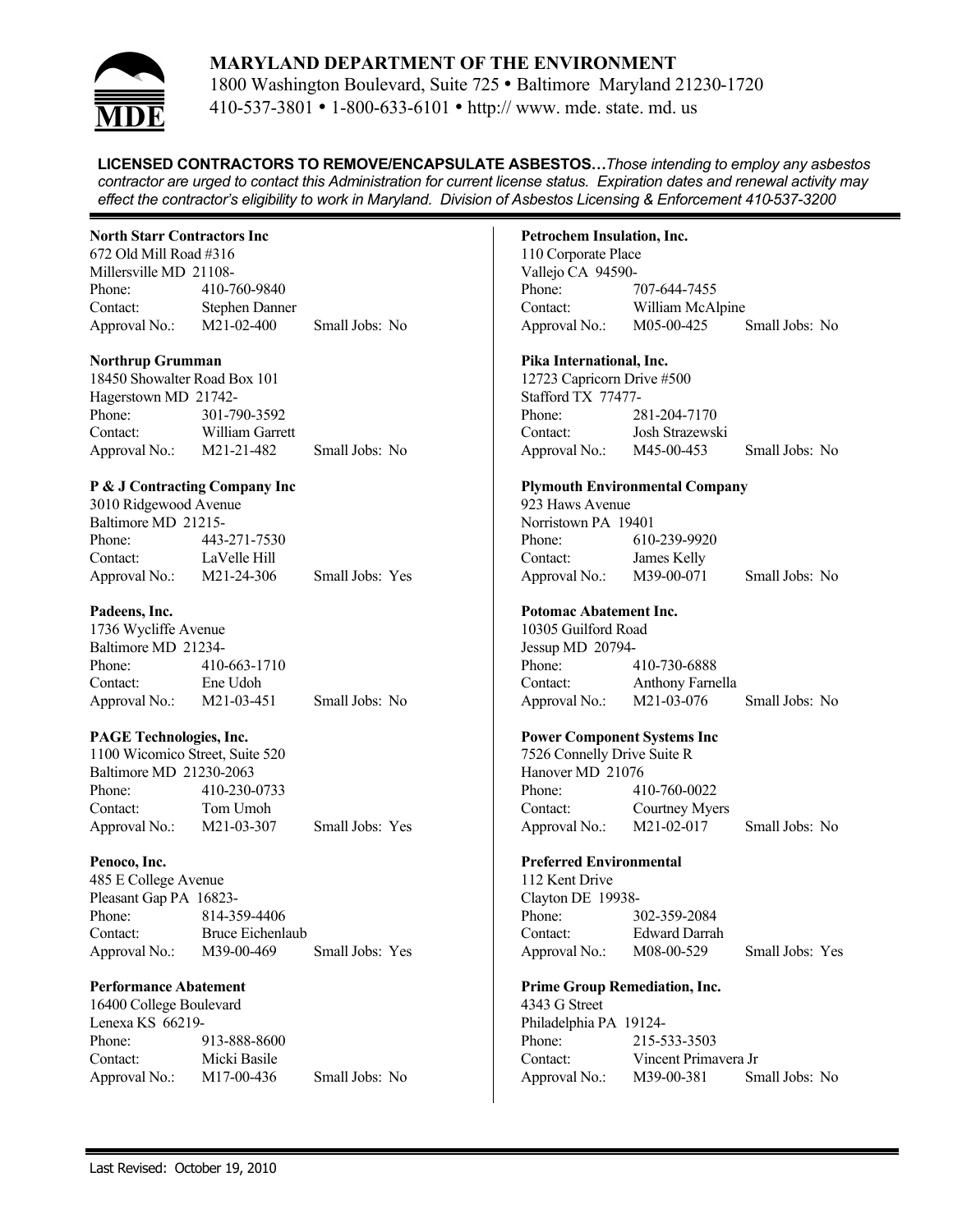

1800 Washington Boulevard, Suite 725 • Baltimore Maryland 21230-1720 410-537-3801 • 1-800-633-6101 • http:// www. mde. state. md. us

**LICENSED CONTRACTORS TO REMOVE/ENCAPSULATE ASBESTOS…***Those intending to employ any asbestos contractor are urged to contact this Administration for current license status. Expiration dates and renewal activity may effect the contractor's eligibility to work in Maryland. Division of Asbestos Licensing & Enforcement 410-537-3200*

## **Prince George's Public School**

13300 Old Marlboro Pike Upper Marlboro MD 20772 Phone: 301-952-6559 Contact: William Dallas Approval No.: M21-16-021 Small Jobs: No

#### **Prism Response, Inc.**

548 Via Genova Deerfield Beach FL 33442- Phone: 954-422-1934 Contact: Dulcia Maire Approval No.: M10-00-547 Small Jobs: No

## **Progress Environmental, LLC**

| 547 Ritchie Road          |              |                 |  |
|---------------------------|--------------|-----------------|--|
| Capitol Heights MD 20743- |              |                 |  |
| Phone:                    | 301-333-2008 |                 |  |
| Contact:                  | Tim Shears   |                 |  |
| Approval No.:             | M21-24-502   | Small Jobs: Yes |  |

## **Project Development Group Inc**

1386 Beulah Road Bldg 801 Pittsburgh PA 15235- Phone: 412-243-3200 Contact: Cheryl Hunsberger Approval No.: M39-00-017 Small Jobs: No

#### **Quality Specialties Inc**

501 Westover Avenue Hopewell VA 23860 Phone: 804-458-1555 Contact: Kathryn M Anderson Approval No.: M48-00-047 Small Jobs: No

## **R & B General Contracting, LLC**

518 St Michael Drive Middletown DE 19709- Phone: 302-293-1650 Contact: Burgon D. Sealy Approval No.: M08-00-016 Small Jobs: Yes

#### **R L Abatement Inc**

1246 Jack's Corner Road Hopewell PA 16650 Phone: 814-766-3204 Contact: Darrel Chamberlain Approval No.: M39-00-082 Small Jobs: Yes

## **Reliability Contractors, Inc.**

10037 Dallas Avenue Silver Spring MD 20901- Phone: 301-593-3945 Contact: Eileen Broderick Approval No.: M21-15-451 Small Jobs: Yes

## **Retro Environmental Inc**

5301 Enterprise St Suite D Sykesville MD 21784- Phone: 410-552-9301 Contact: Robert Gurecki Approval No.: M21-24-107 Small Jobs: Yes

## **Royal Plus Inc**

201 Belt Street Snow Hill MD 21863- Phone: 410-677-3473 Contact: Matt Odachowski Approval No.: M21-27-003 Small Jobs: Yes

## **Selective Demolition**

8340-A Beechcraft Avenue Gaithersburg MD 20879- Phone: 240-631-2582 Contact: Steve Shane Approval No.: M21-15-526 Small Jobs: No

#### **Selective Wrecking**

8340-A Beechcraft Avenue Gaithersburg MD 20879- Phone: 301-330-0965 Contact: Stephen Shane Approval No.: M21-15-536 Small Jobs: No

#### **Severstal Sparrows Point LLC**

1430 Sparrows Point Boulevard Sparrows Point MD 21219 Phone: 410-388-4764 Contact: Mary Ellen Beechener Approval No.: M21-03-010 Small Jobs: No

#### **Smithsonian Institution**

1000 Jefferson Dr SW, MRC 010 Washington DC 20560- Phone: 202-633-2674 Contact: Hayes Robinson Approval No.: M09-00-554 Small Jobs: No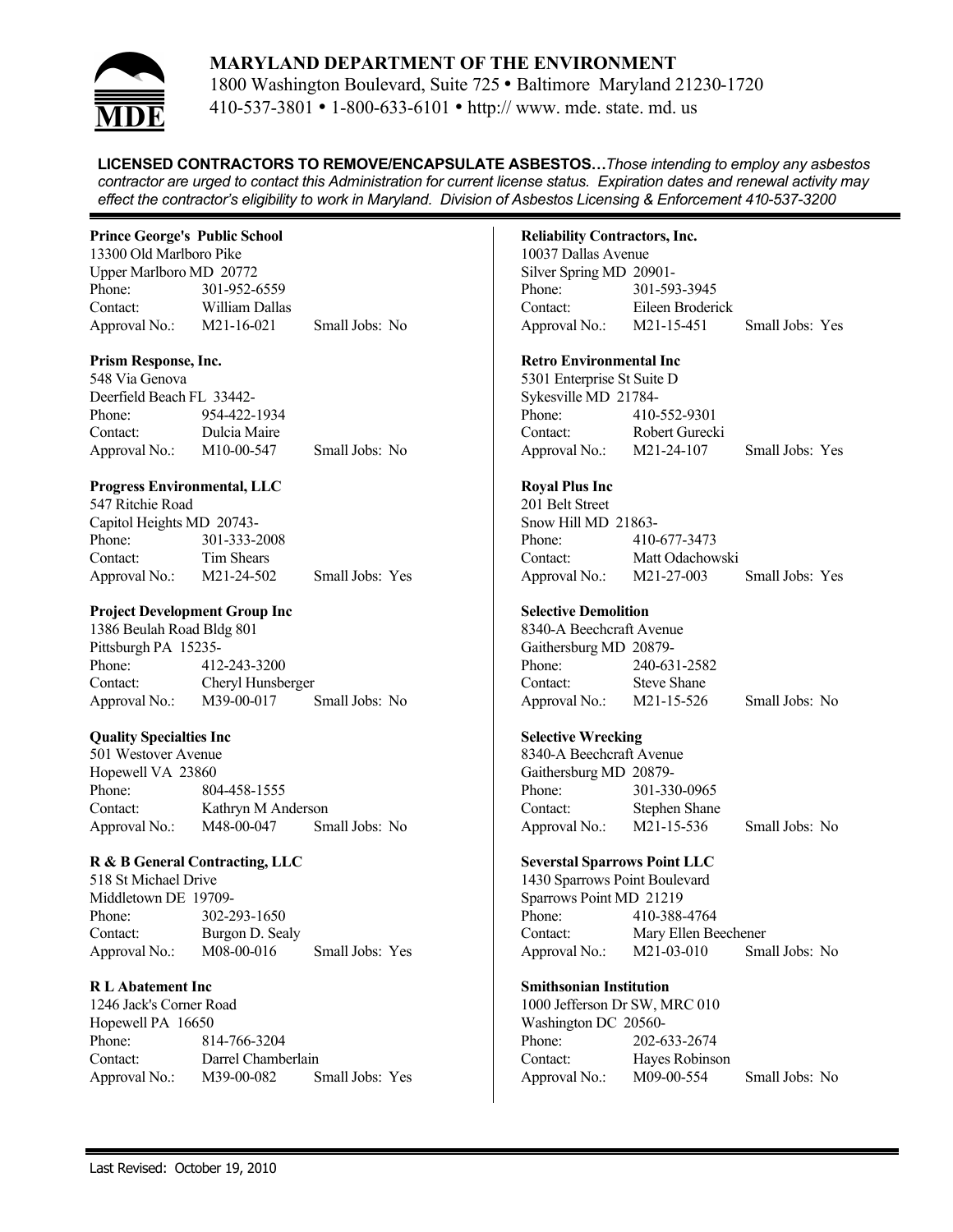

1800 Washington Boulevard, Suite 725 • Baltimore Maryland 21230-1720 410-537-3801 • 1-800-633-6101 • http:// www. mde. state. md. us

**LICENSED CONTRACTORS TO REMOVE/ENCAPSULATE ASBESTOS…***Those intending to employ any asbestos contractor are urged to contact this Administration for current license status. Expiration dates and renewal activity may effect the contractor's eligibility to work in Maryland. Division of Asbestos Licensing & Enforcement 410-537-3200*

#### **Southern Environmental**

P. O. Box 5517 Richmond VA 23220- Phone: 804-257-7900 Contact: David Chandler Approval No.: M48-00-481 Small Jobs: No

#### **Southern Insulation Inc**

5218 Monroe Place Hyattsville MD 20781 Phone: 301-985-3050 Contact: Michael Strieter Approval No.: M21-16-003 Small Jobs: Yes

#### **Specialized Construction**

| 7553 Rio Grande Way   |              |                 |
|-----------------------|--------------|-----------------|
| Gainesville VA 20155- |              |                 |
| Phone:                | 571-261-2338 |                 |
| Contact:              | Scott Jones  |                 |
| Approval No.:         | M48-00-480   | Small Jobs: Yes |

#### **Sterling Construction**

101 NE Third Avenue, Suite 1500 Ft Lauderdale FL 33301- Phone: 301-738-3701 Contact: Sterling Crockett Approval No.: M10-00-406 Small Jobs: No

#### **Sunbelt Insulation Co., Inc.**

4625-B Valleydale Road Birmingham AL 35242- Phone: 205-991-3474 Contact: Phyllis Hall Approval No.: M01-00-499 Small Jobs: No

#### **Sustainable Occupation**

8929 Colesbury Place Fairfax VA 22031- Phone: 703-280-1719 Contact: Paul Hughes Approval No.: M48-00-512 Small Jobs: Yes

#### **T & P Engineering Co**

6320 Howard Lane Elkridge MD 21075- Phone: 410-379-5555 Contact: Daniel Wilcox Approval No.: M21-15-030 Small Jobs: Yes

## **TBN Associates Inc**

5050 Forbes Boulevard Lanham MD 20706- Phone: 240-260-0460 Contact: Chris Druin Approval No.: M21-16-005 Small Jobs: No

#### **Terra Abatement Services, LLC**

5787 Stadium Drive Kalamazoo MI 49009- Phone: 269-375-9595 Contact: Colleen Colman Approval No.: M23-00-508 Small Jobs: No

#### **The Environmental Group**

11850 Trolley Lane Beltsville MD 20705- Phone: 301-210-9500 Contact: Gwendolyn H Franco Approval No.: M21-16-263 Small Jobs: Yes

#### **Tilt Up Construction Inc.**

898 Airport Park Road #205 Glen Burnie MD 21061- Phone: 410-787-0350 Contact: Deborah Phillips Approval No.: M21-02-539 Small Jobs: Yes

#### **TolTest Inc.**

1480 Ford Street Maumee OH 43537- Phone: 419-794-3521 Contact: Jennifer Vanderham Approval No.: M50-00-316 Small Jobs: Yes

#### **Tri Source Environmental LLC**

7402 Buttercup Road Sykesville MD 21784- Phone: 410-549-7705 Contact: David Anderson Approval No.: M21-06-462 Small Jobs: Yes

#### **Tri State Insulation**

P.O. Box 1774 Salisbury MD 21801- Phone: 410-742-5237 Contact: Steven Ashcroft Approval No.: M21-22-001 Small Jobs: Yes